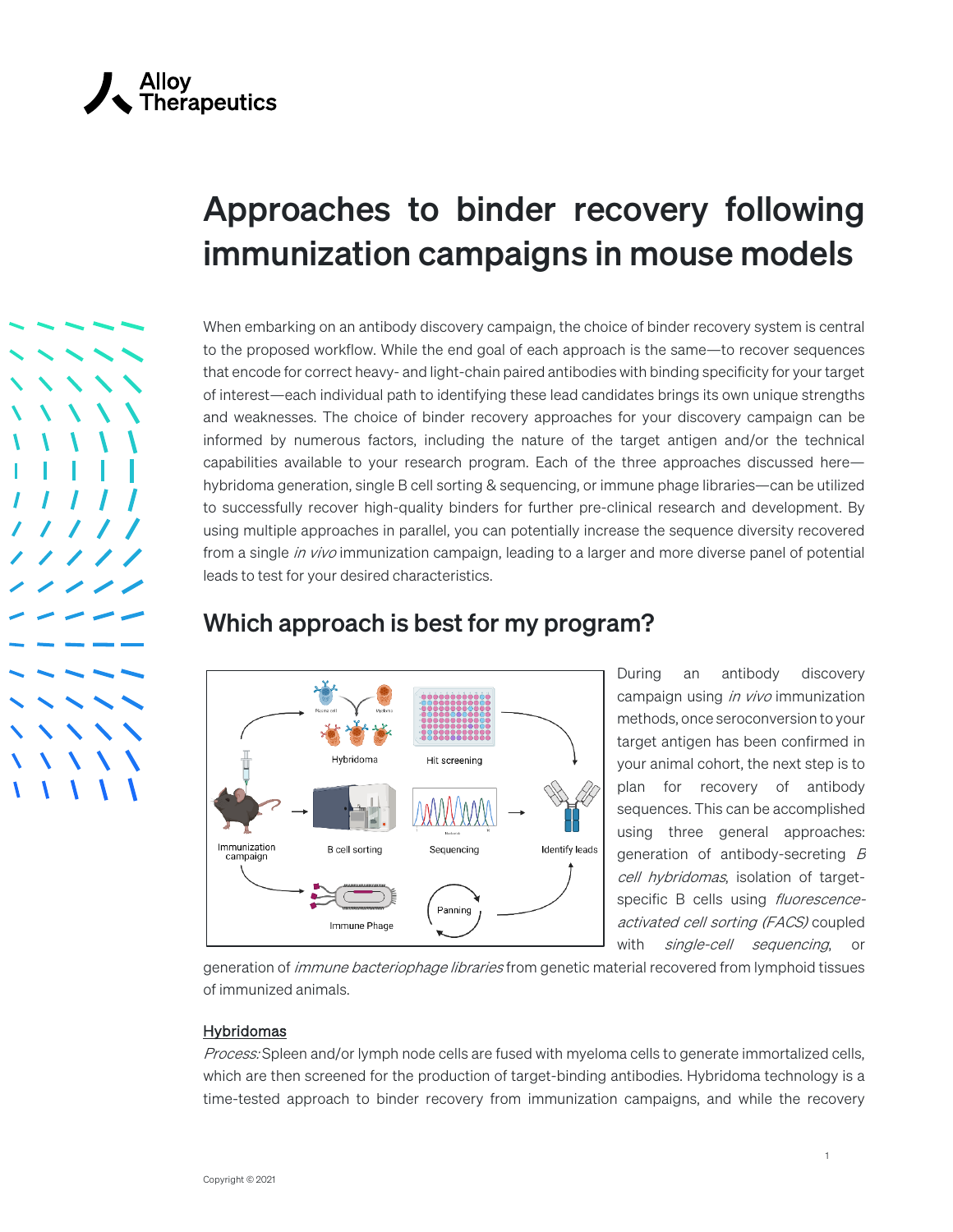

process may be long and labor-intensive, it can reliably generate a large panel of potential leads from any manner of antibody discovery campaign.

Benefits: By coupling hybridoma generation with cell culture methods such as limited dilution cloning or culture in semi-solid media, the hybridoma process can yield monoclonal antibodies with relative ease. Additionally, as long as the cloning procedure was performed correctly, these antibodies will retain their correct heavy- and light-chain pairing, as well as any post-translational modifications that improve stability and limit aggregation.

Potential drawbacks: The production and screening of hybridomas can be a time-intensive process, especially when tasked with screening hundreds of potential clones for target-binding antibody production.

#### B cell sorting

Process: B cells are isolated from single cell suspensions of lymphoid tissue based on their ability to produce antibodies specific to your target of interest. This is often accomplished using FACS with a fluorescently labelled target antigen as the staining reagent, along with other fluorescent antibodies for identifying particular B cell lineages.

Benefits: Once isolated to high purity, target-specific B cells can be processed directly for antibody sequencing, as the sorting has already served as the target-binding screening step in this binder recovery process. This allows for more rapid progression from cell isolation to binder recovery compared to the extended culture times required for hybridoma screening.

Potential drawbacks: The ability to perform B cell sorting is critically dependent on the nature of your target antigen, requiring extensive validation of the proposed sorting process prior to its use for a specific antibody discovery campaign. For example, if your target is a soluble protein or a single pass transmembrane protein that can be expressed as a soluble construct (e.g. Fc-fusion), then you should be able to generate fluorescently labelled antigen as a FACS reagent. However, if your target is more challenging, such as a multi-pass transmembrane receptor, the ability to generate soluble FACS reagents may be limited. Additionally, B cell sorting methodologies often require antibody display on the surface of cells in the form of B cell receptors, meaning that sorting methodologies often focus on memory B cells, unlike hybridomas that can also encompass antibody-secreting plasma cells. Newer technologies are becoming available that allow for sorting of plasma cells based on the target-binding specificities of their secreted antibodies, but these approaches may not be available to all research programs.

#### Immune phage library

Process: mRNAs encoding antibodies can be directly recovered from lymphoid organs and used to build a library of variable regions for display on the surface of bacteriophages, usually in either the Fragment antigen-binding (Fab) format or as single-chain fragment variables (scFv). These antibody fragment-displaying phages can then be "panned" against your target of interest to enrich phages that express variable regions with target-binding properties.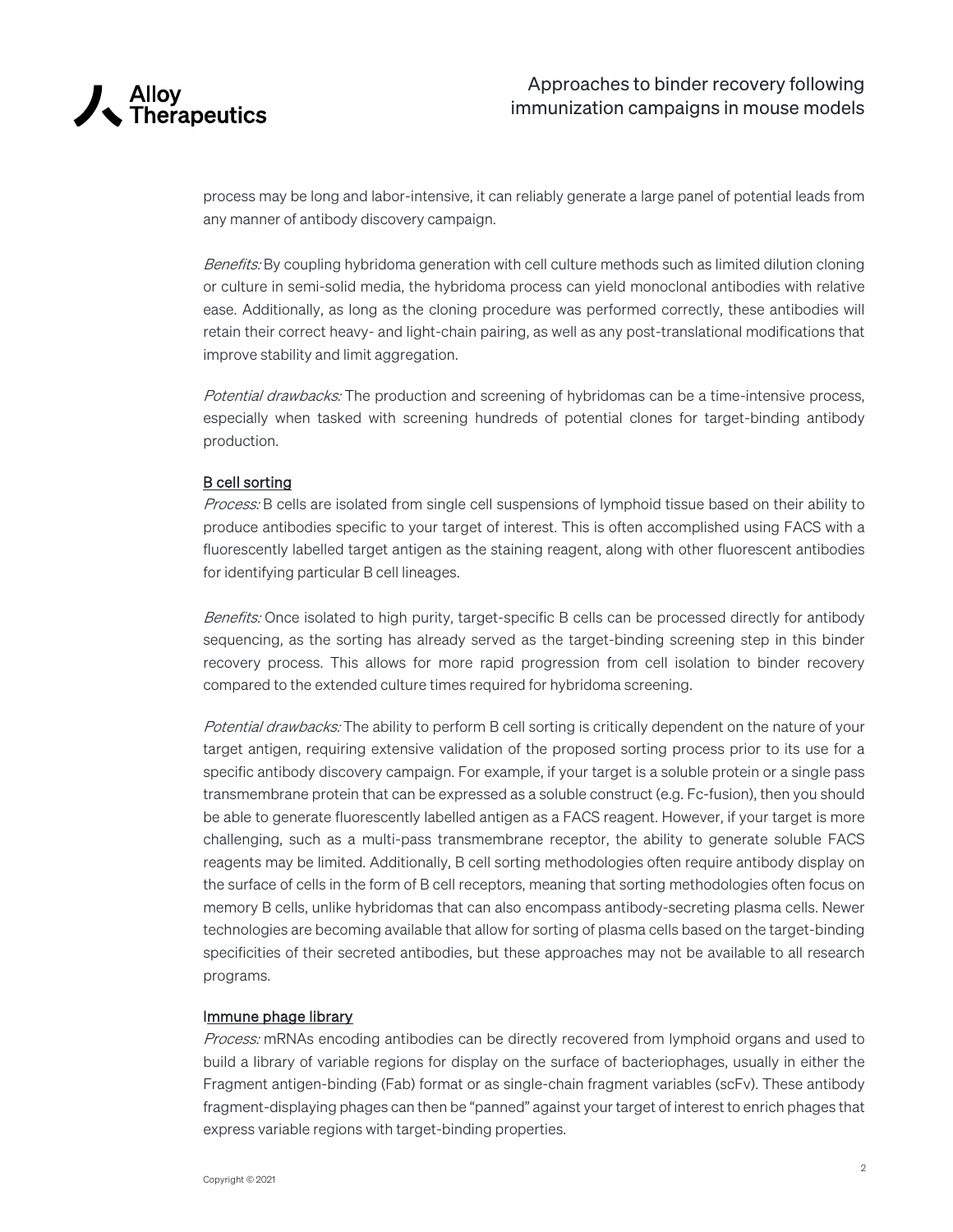

Benefits: Immune phage display allows for enrichment of particular target-binding properties during the panning process—for example, binding to particular epitopes on your target, or cross-reactivity to multiple species. Panning can also be used in a subtractive fashion, such as to enrich for antibodies that bind only one variant of a larger related family of proteins. Phage libraries can also be run at a higher throughput than hybridoma or single B cell, potentially yielding more target binders in a shorter amount of time. Additionally, immune phage libraries can be interrogated multiple times in future panning rounds to recover additional potential binders. Immune phage libraries can also be leveraged for in vitro affinity maturation of antibodies, a powerful tool for improving the binding affinities of potential leads.

Potential drawbacks. As immune phage libraries rely on display of Fab or scFv versions of full-length antibodies, there may be unforeseen developability issues with identified leads when they are reformatted back to full-length antibodies. In addition, as the library generation process randomizes the heavy- and light-chain pairing, there is an increased risk that leads identified through phage panning may lead to less well-behaved full-length antibodies.

Considering that each unique approach has specific strengths and weaknesses, how do you choose the approach that is best for your antibody discovery program? As mentioned above, the nature of your target antigen is often the defining factor. If you have a well-behaved antigen that can function as a soluble construct, single B cell sorting is a powerful approach. However, if your target antigen is more challenging, hybridoma or immune phage may be the optimal approach. Ultimately, it is important to recognize that no single approach is necessarily best for identifying the best diversity of potential leads.

## A multiplexed approach to binder recovery can yield the broadest antibody diversity from a single campaign



In the example shown at left, a single antibody discovery campaign performed in-house by Alloy

Discovery Services utilized all three distinct approaches discussed above—hybridoma, single B cell sorting and sequencing, and immune phage display. Following the completion of all three binder recovery approaches, the heavy chain germline usage of the best clones was compared, with heavy chain germlines common to multiple approaches identified in this Venn diagram. As you can see, while there were numerous heavy chain germlines that were common to multiple approaches, including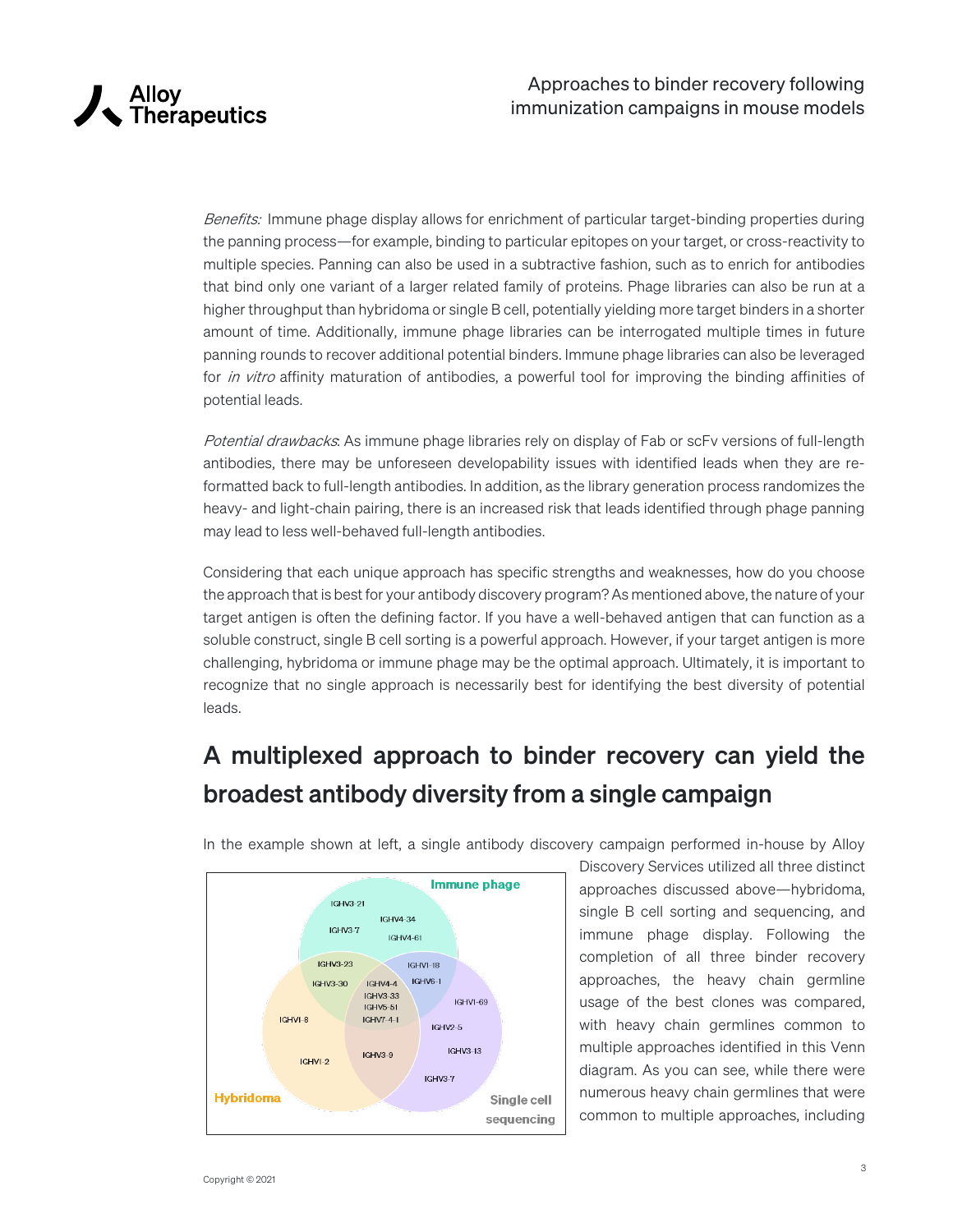

four distinct IGHVs that were represented in all three, many heavy chain germlines were only identified when individual approaches were performed. In this example, four distinct heavy chain germlines were unique to immune phage libraries, another four set of germlines were distinct to single B cell sorting, and two germlines were only recovered via hybridoma generation. Therefore, by utilizing all three distinct approaches to binder recovery in parallel, the greatest diversity of germline gene usage was obtained. These results highlight the importance of taking a multiplexed approach to binder recovery—even by running two of the three discussed recovery approaches, your program can significantly increase the potential for antibody diversity in your panel of potential leads.

## ATX-Gx™ Platform

As shown in the above example, the ATX-Gx™ mouse platform is amenable to each of the specific binder recovery methodologies discussed here. Our internal Alloy Discovery Services team has extensive expertise in multiple binder recovery technologies and is working to expand our internal toolkit of state-of-the-art approaches for target-specific B cell recovery and antibody sequencing. When coupled with the diverse suite of transgenic animals available within the ATX-Gx™ mouse platform, including animals with diverse MHC haplotypes and those with human kappa or lambda light chains, the ATX-Gx™ platform can enable your antibody drug discovery program for success.

| ATX-GK BL/6                | Complete functional human Gamma heavy chain and Kappa light chain on<br>a BL/6 background (MHC Haplotype H-2b); custom KO strains available. |                                                                                                                                |
|----------------------------|----------------------------------------------------------------------------------------------------------------------------------------------|--------------------------------------------------------------------------------------------------------------------------------|
| <b>ATX-GK BALB/c</b>       | The same ATX-GK antibody diversity on a BALB/c background (MHC<br>Haplotype H-2d).                                                           |                                                                                                                                |
| <b>ATX-GK MIX</b>          | Complete functional human Gamma heavy chain and Kappa light chain on<br>a mix BL/6 & BALB/c background (MHC Haplotypes H-2b & H-2d).         |                                                                                                                                |
| ATX-pGK                    | First half of human Gamma heavy chain with full Kappa light<br>chains on a BL/6 background to limit immunodominance.                         |                                                                                                                                |
| ATX-dGK                    | 04-21                                                                                                                                        | Second half of human Gamma heavy chain with full human<br>Kappa light chains on a BL/6 background to limit<br>immunodominance. |
| <b>ATX-GL</b>              | Complete functional human Gamma heavy chain and 21/30 Lambda light<br>chain genes on a BL/6 background.                                      |                                                                                                                                |
| ATX-<br><b>HYPERIMMUNE</b> | 04-21                                                                                                                                        | ATX-Gx <sup>™</sup> strain genetically engineered to produce a diverse<br>Ig response to high homology targets.                |